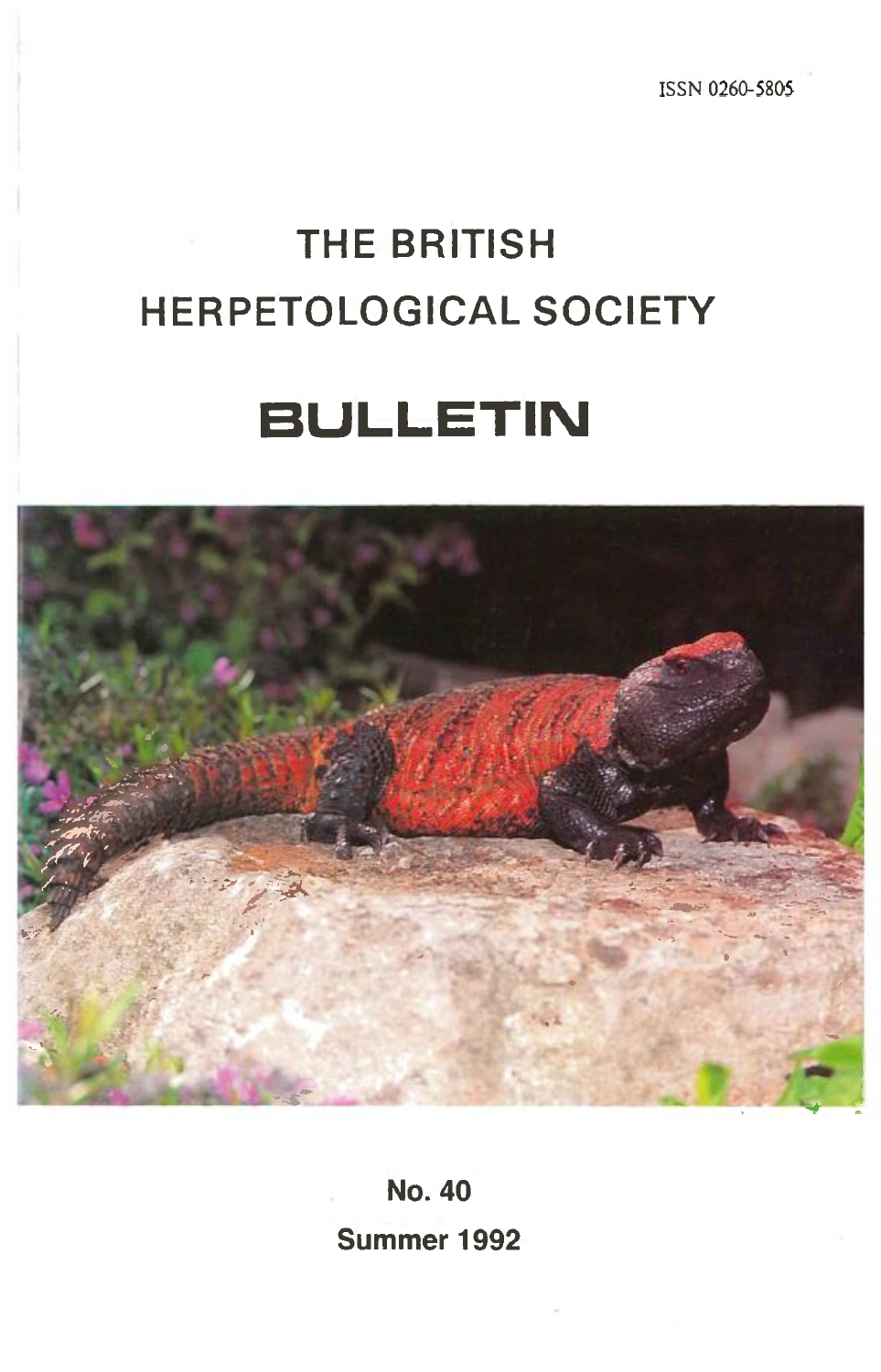# **THE REPRODUCTION IN CAPTIVITY OF THE NORTH AFRICAN SPINY-TAILED LIZARD,** *UROMASTYX ACANTHINURUS*

## TERRY THATCHER

#### *61 Kennington Road, Kennington, Oxford*

This impressive agamid has been kept for many years with very few, if any, successful breeding results in the U.K. During the winter of 1990 the author decided to try once more to "cycle" his animals, which were kept in two separate groups, one consisting of one male and two females, and the other of three males and one female.

From 25 September, 1990, the artificial day length in the lizards' cages was reduced in one hour units, from sixteen to eight hours. The cage (6' x 2' x 2') has a false floor to the front with an area of damp sand and peat immediately behind, into which is placed a drainage pipe at a 45° angle. The drier underfloor area to the front was used more by the lizards as the light periods decreased. At the same time the lizards were sprayed each morning with a hand held water spray. Day temperatures reached a high of 25°C, but were normally about 20°C. Night time lows of 12°C were not unusual. By 3 November 1990, the basking area provided by a Mercury Vapour Lamp, 125w (manufactured by "Sunlight Systems") was turned off, as well as a heater pad. One "Trulite" fluorescent tube (24 inches) was used for 8 hours per day during this period. The ambient room temperature was 14°-20°C. The cage of Group One experienced slightly lower night temperatures due to the cage being in contact with concrete floor of the room.

At this stage the lizards weighed as follows:

| Male<br>Female<br>Female | <b>GROUP 1</b> | 475g<br>200 <sub>g</sub><br>250g |
|--------------------------|----------------|----------------------------------|
|                          | <b>GROUP 2</b> |                                  |
| Male                     |                | 120g                             |
| Male                     |                | 210g                             |
| Male                     |                | 225g                             |
| Female                   |                | 150g                             |

On 28 December, 1990 all lights and the heat pad were turned back on. The maximum temperature, beneath the Mercury Vapour Lamp, was 52°C. The ambient temperature was 28°C, the night time minimum 16°C.

Food was offered immediately: Spring greens, sprouted seeds, lentils, grated carrot, and apple skins. The food was dusted with "SA 37" vitamin/mineral powder plus calcium carbonate. The lizards were weighed again on 30 December, 1990:

| <b>GROUP I</b> |      |
|----------------|------|
| Male           | 375g |
| Female         | 160g |
| Female         | 160g |
| <b>GROUP 2</b> |      |
| Male           | 70g  |
| Male           | 130g |
| Male           | 220g |
| Female         | 85g  |

These figures show huge weight losses, an average of 76g per animal in Group One and 50g in Group Two.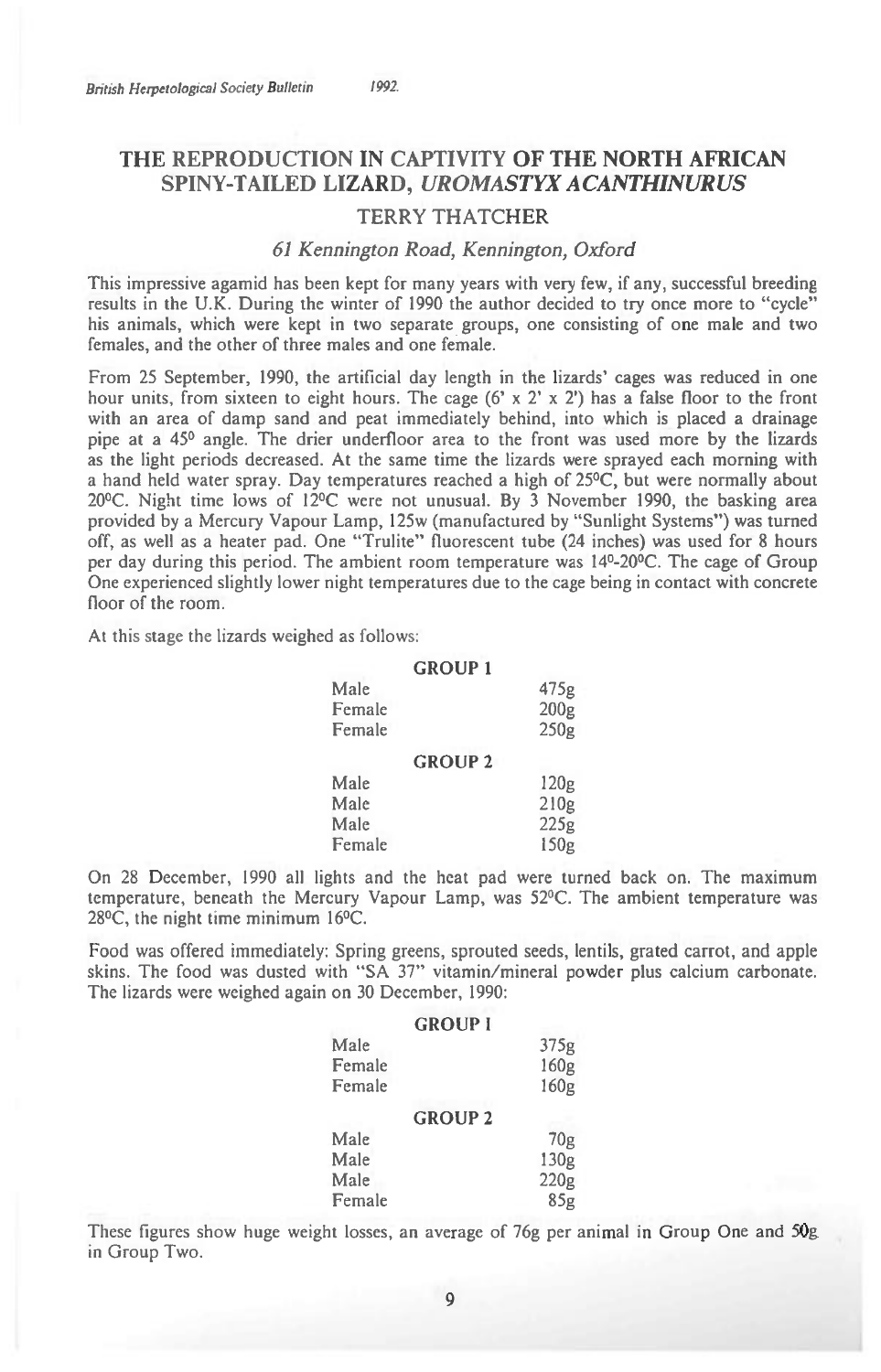

Plate 1. - Adult male *Uromastyx acanthinurus.* Green colour phase. Compare with red colour phase on front cover, and Plate 4.



Plate 2. - Juvenile captive-bred *Uromastyx acanthinurus,* approximately 6 months of age.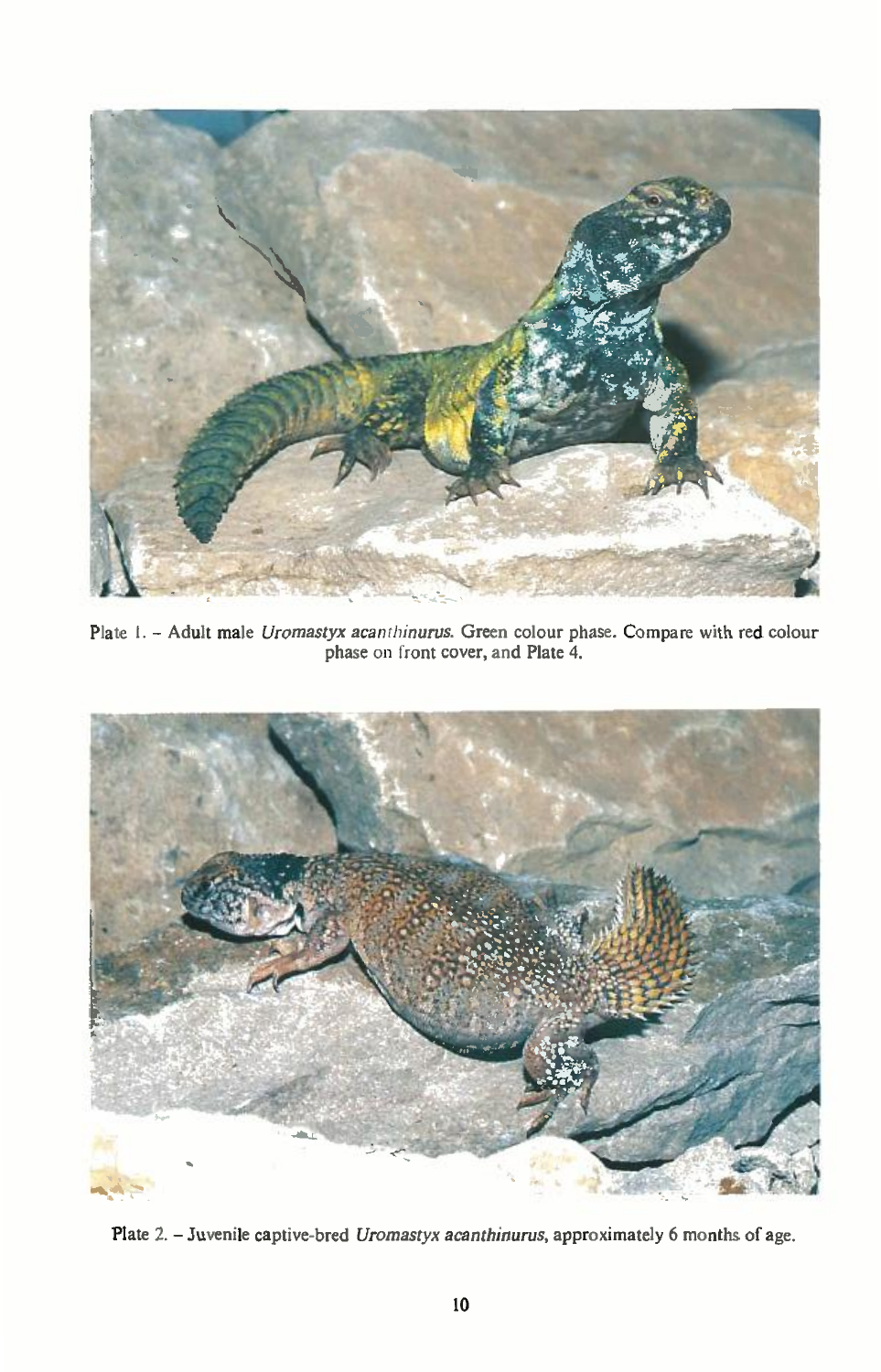

Plate 3. - Adult male *Uromastyx acanthinurus,* yellow colour phase.



Plate 4. - Adult male *Uromasty* acanthinurus, red colour phase. Father of juvenile shown in Plate 2.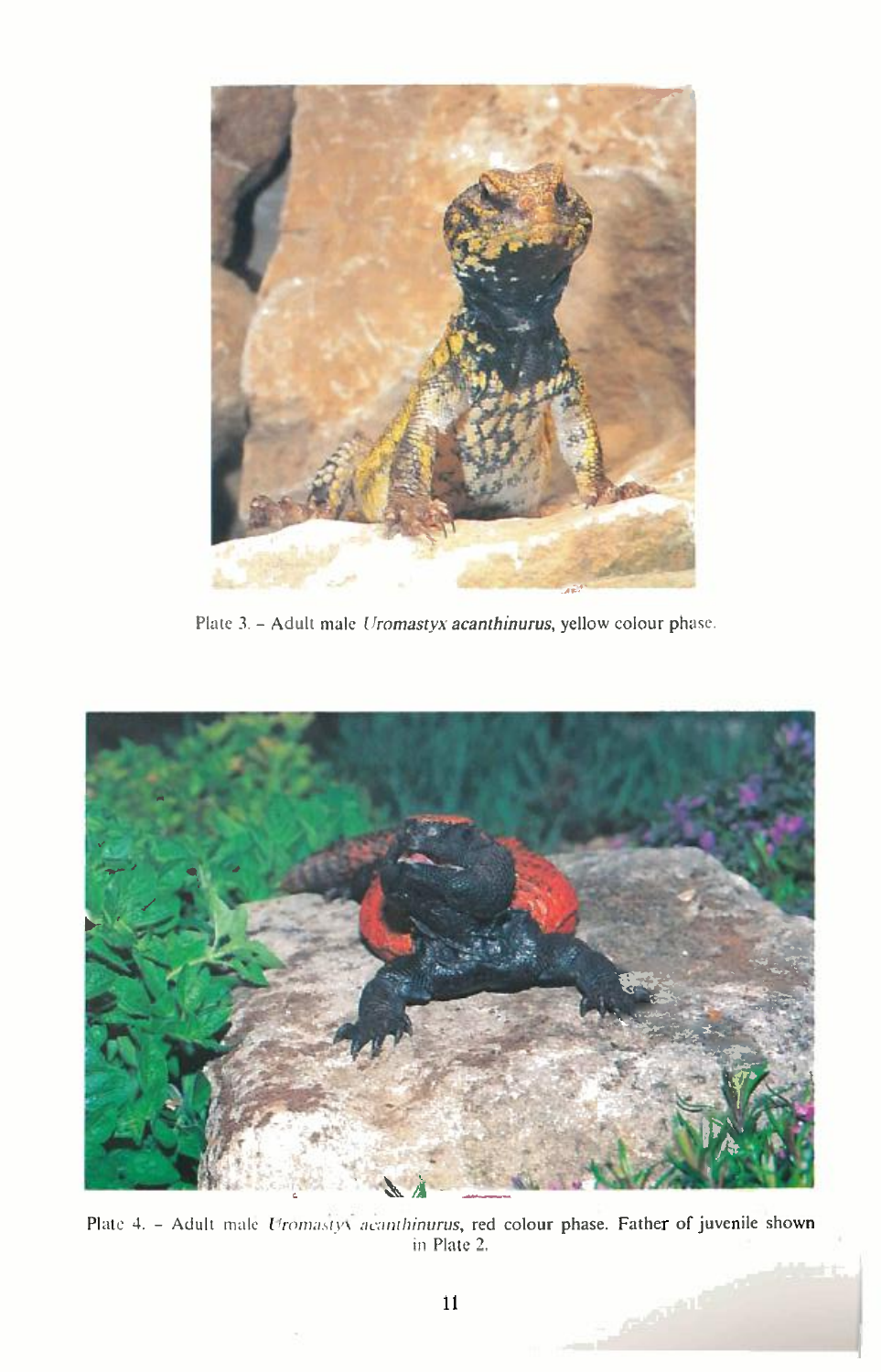#### **COURTSHIP**

By mid-January the male in Group One was chasing the females and biting their flanks. The same male was introduced to Group Two in an attempt to stimulate sexual activity but this proved disastrous as the male attacked another male, biting it viciously on the head and causing a fair amount of bleeding around the ear drum. The Group One male was immediately removed. The victim's wound soon healed.

On return to its our vivarium the male began courting in earnest, performing "press ups" in front of the two females, chasing and biting them. but not aggressively. The females were obviously ready to accept a mate as they would greet the male head-on, tongue licking. The lizards did not touch at this point but it would appear that this was a passive gesture on the part of the females. Actual copulation was not witnessed, but by 21 February 1991, the male had very long waxy deposits exuding from his femoral pores, and the hemipenal bulges were obvious. This characteristic only shows up after a winter cooling period; the males' sexual organs are activated by a lowering of temperature. By mid-March the females were filling out slightly but it was difficult to be sure if they were gravid. During this time, and later in the year after egg laying, the male would dig into the burrow system, spraying sand everywhere.

At the beginning of May one female was obviously gravid, and on 7 May, 1991, 14 eggs were deposited in the sand and peat mixture at the end of the drainage pipe. The eggs were extremely large in relation to the size of the female, being 4.6 cm long x 2.5 cm wide. They were incubated at approximately 30-33°C, 85% humidity. Seven eggs proved infertile after a month, but the remaining seven hatched on 1 August, 1991, following an incubation period of 87 days. The youngsters were perfect replicas of their parents.

Within a very short space of time the juveniles were eating all types of chopped greens, such as friese, spring greens and kale, as well as sprouted seeds, grated carrot, waxmoth larvae and crickets. The latter are a bit fast for the lizards to catch, but are accepted if offered on tweezers. Growth was good and the babies fed until they looked like footballs on legs. "Nutrobal" mineral/vitamin supplment and Calcium Carbonate were added to the food. A shallow dish of water was placed in the cage daily but not seen to be used. The cage was also sprayed with a water spray. The water was also sprayed directly on the lizards' bodies. Lighting consisted of a 40w spot light over a flat rock, plus a Black Light fluorescent tube, which was positioned in such a way that the lizards could actually touch it.

At the time of writing (10 January, 1992), the youngsters are doing well and there appear to be no problems in raising them. Unfortunately, female two did not produce any eggs and the female in the second group did not produce either. This could have been because of the ratio of three males to one female.

After this initial breakthrough it is hoped to reproduce these beautiful and interesting lizards annually.

#### UPDATE, SPRING 1992

Pre-hibernation weights 6 December, 1991:

### GROUP 1 Male 400g Female (non-breeder) 240g Female (breeder) 250g GROUP 2 Male (Green) 330g Male (Large Yellow) 250g Male (Small Yellow) 170g<br>Female (Red/Brown) 180g Female (Red/Brown)

Female (?) 175g